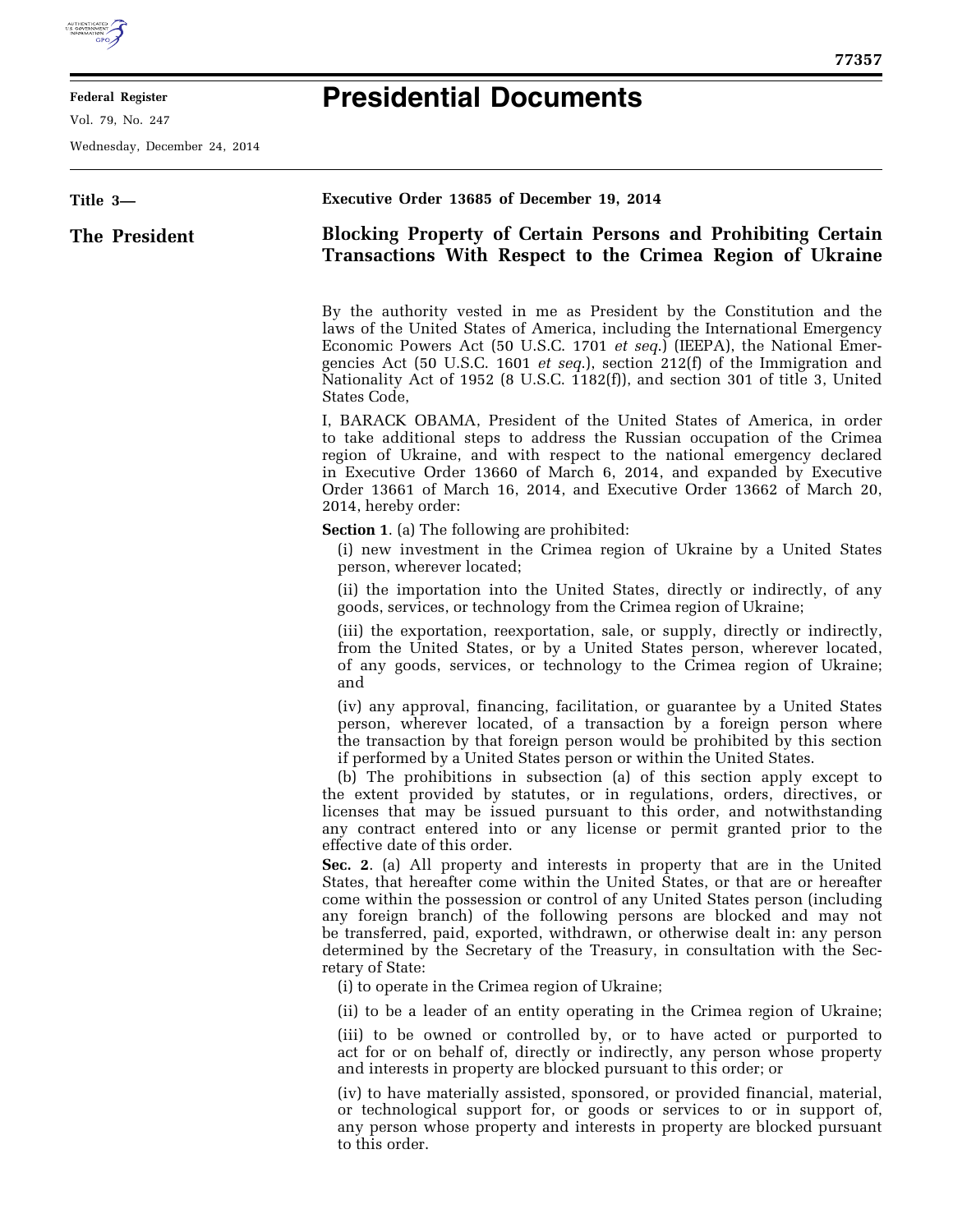(b) The prohibitions in subsection (a) of this section apply except to the extent provided by statutes, or in regulations, orders, directives, or licenses that may be issued pursuant to this order, and notwithstanding any contract entered into or any license or permit granted prior to the effective date of this order.

**Sec. 3**. I hereby find that the unrestricted immigrant and nonimmigrant entry into the United States of aliens determined to meet one or more of the criteria in subsection 2(a) of this order would be detrimental to the interests of the United States, and I hereby suspend entry into the United States, as immigrants or nonimmigrants, of such persons. Such persons shall be treated as persons covered by section 1 of Proclamation 8693 of July 24, 2011 (Suspension of Entry of Aliens Subject to United Nations Security Council Travel Bans and International Emergency Economic Powers Act Sanctions).

**Sec. 4**. I hereby determine that the making of donations of the type of articles specified in section  $203(b)(2)$  of IEEPA (50 U.S.C. 1702(b)(2)) by, to, or for the benefit of any person whose property and interests in property are blocked pursuant to section 2 of this order would seriously impair my ability to deal with the national emergency declared in Executive Order 13660, and expanded in Executive Orders 13661 and 13662, and I hereby prohibit such donations as provided by section 2 of this order.

**Sec. 5**. The prohibitions in section 2 of this order include but are not limited to:

(a) the making of any contribution or provision of funds, goods, or services by, to, or for the benefit of any person whose property and interests in property are blocked pursuant to this order; and

(b) the receipt of any contribution or provision of funds, goods, or services from any such person.

**Sec. 6**. (a) Any transaction that evades or avoids, has the purpose of evading or avoiding, causes a violation of, or attempts to violate any of the prohibitions set forth in this order is prohibited.

(b) Any conspiracy formed to violate any of the prohibitions set forth in this order is prohibited.

**Sec. 7**. Nothing in this order shall prohibit transactions for the conduct of the official business of the United States Government by employees, grantees, or contractors thereof.

**Sec. 8**. For the purposes of this order:

(a) the term ''person'' means an individual or entity;

(b) the term ''entity'' means a partnership, association, trust, joint venture, corporation, group, subgroup, or other organization;

(c) the term ''United States person'' means any United States citizen, permanent resident alien, entity organized under the laws of the United States or any jurisdiction within the United States (including foreign branches), or any person in the United States; and

(d) the term ''Crimea region of Ukraine'' includes the land territory in that region as well as any maritime area over which sovereignty, sovereign rights, or jurisdiction is claimed based on purported sovereignty over that land territory.

**Sec. 9**. For those persons whose property and interests in property are blocked pursuant to this order who might have a constitutional presence in the United States, I find that because of the ability to transfer funds or other assets instantaneously, prior notice to such persons of measures to be taken pursuant to this order would render those measures ineffectual. I therefore determine that for these measures to be effective in addressing the national emergency declared in Executive Order 13660 and expanded in Executive Orders 13661 and 13662, there need be no prior notice of a listing or determination made pursuant to section 2 of this order.